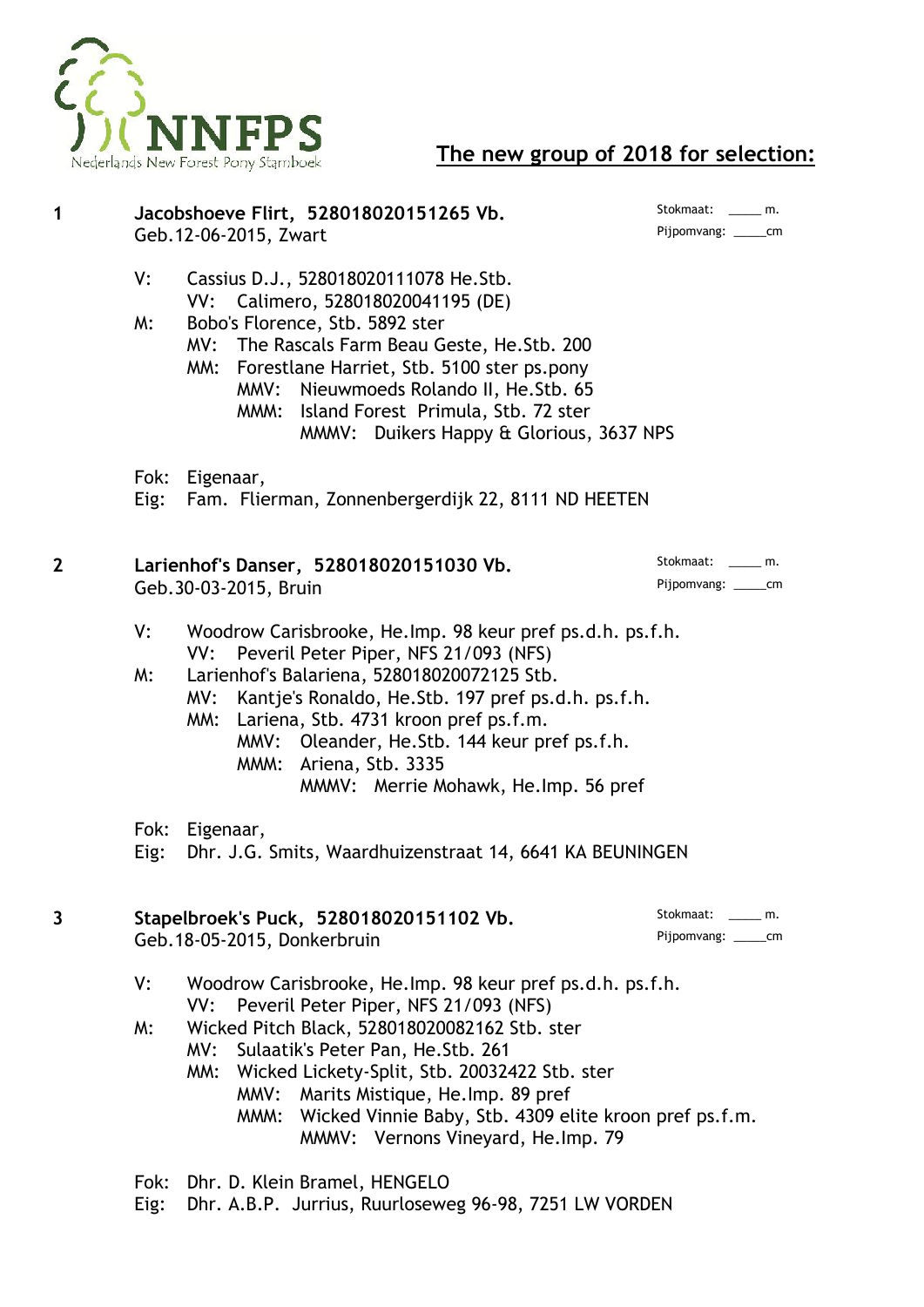| Stokmaat:   | m. |  |
|-------------|----|--|
| Pijpomvang: | cm |  |

### **4 Manor's Little Pucky, 528018020151124 Vb.** Geb.08-05-2015, Donkerbruin

- V: Paddington's O'Malley, He.Stb. 248 VV: Marits Mistique, He.Imp. 89 pref
- M: Manor's Moya, 528018020102303 Vb.
	- MV: Calimero, 528018020041195 (DE)
		- MM: Manor's Vedette, Stb. 5831 kroon ps.f.m. MMV: Valentino, He.Imp. 81 keur pref ps.f.h. MMM: Manor's Micro Surprise, Stb. 5035 MMMV: Cillaarshoek's Danny's Micro, He.Stb. 191
- Fok: Mw. M.S. Noorlander-Reedijk, STRIJEN

Eig: Dhr J. Driesen, Romershovenstraat 178, B-3730 HOESELT (BE)

#### **5 Rossum's Jethro, 528018020151209 Vb.** Stokmaat: \_\_\_\_ m. Geb.21-06-2015, Bruin Pijpomvang: \_\_\_\_\_cm

- V: Sulaatik's Vesins, 528018020111366 He.Stb. VV: Sulaatik's Versaille, He.Stb. 280 ps.d.h.
- M: Rossum's Dear Madam, 528018020102247 Stb. ster
	- MV: Holthausen Frodo II, He.Stb. 267 ps.d.h.
	- MM: Rossum's Naomi, Stb. 982520 kroon pref MMV: Offem Minos, He.Stb. 224 ps.d.h. MMM: Rossum's Salona, Stb. 4246 ster pref MMMV: Monday's Moscan, He.Stb. 161 keur ps.d.h.
- Fok: Eigenaar,

Eig: Dhr. J.C.A. van Rossum, Westeinde 294, 1647 MP BERKHOUT

#### **6 Slangenburg's Roemer, 528018020151182 Vb.** Stokmaat: \_\_\_\_ m. Geb.04-06-2015, Zwart Pijpomvang: \_\_\_\_\_cm

- V: Haywards Guardsman, S48/109 He.Imp. VV: Long Copse Elton, S39/206 (NFS)
- M: Slangenburg's Mila, 528018020112164 Stb. ster
	- MV: Easter Mountain Didly Do, He.Stb. 259
	- MM: Bonnie, Stb. 4933 kroon pref
		- MMV: Little Prince, He.Stb. 189 MMM: Bettie, Stb. 3128 kroon pref MMMV: Priory Please Sir, He.Imp. 73

Fok: Dhr. G.W. Lovink, ZELHEM

Eig: Dhr. H. Klaver, Bij de Leiweg 78, 8412 SL HOORNSTERZWAAG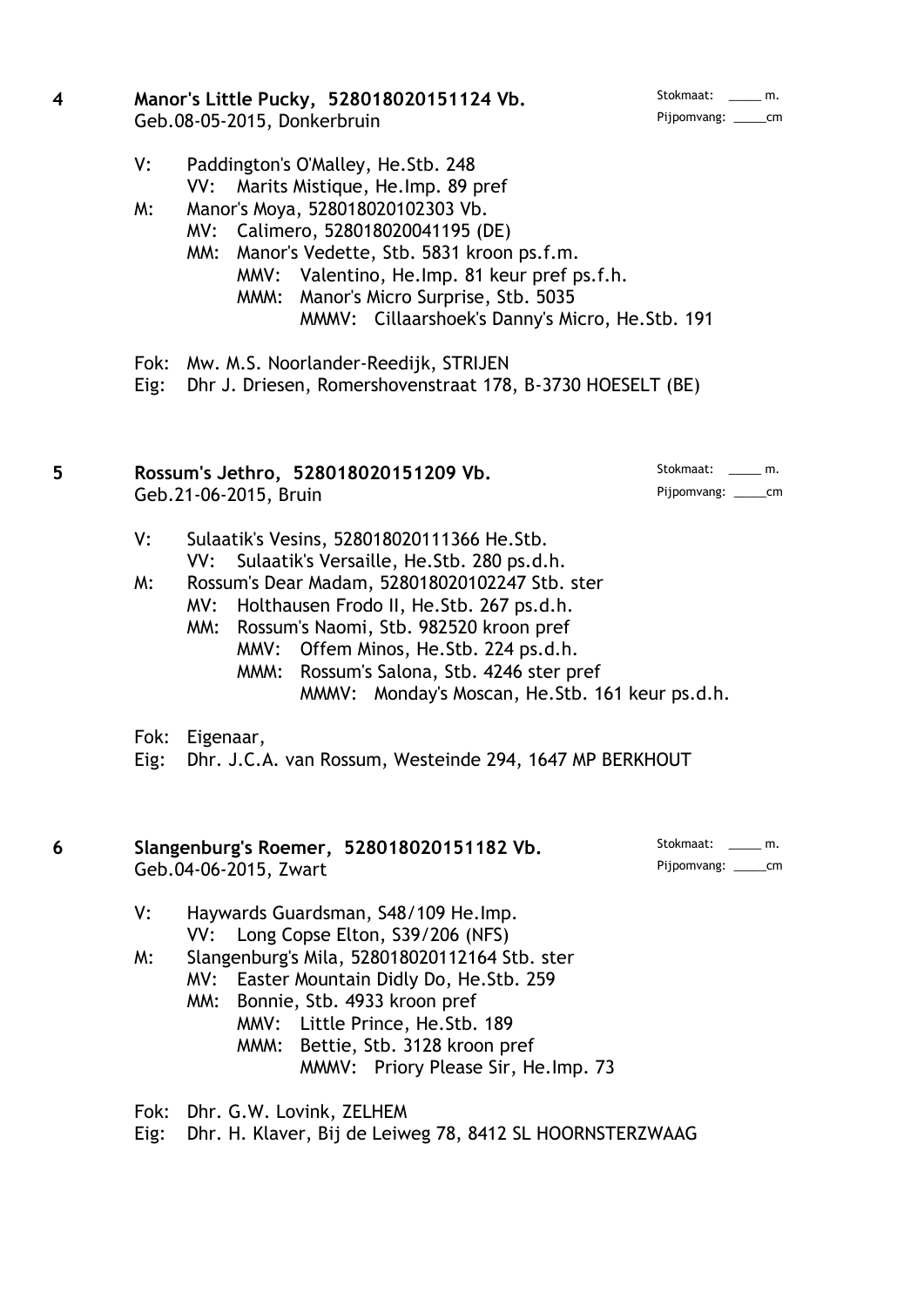| 7 |              | Stefanie's Secret Surprise, 528018020151143 Vb.<br>Geb.29-05-2015, Bruin                                                                                                                                                                                                                                                                                                              | Stokmaat: ______ m.<br>Pijpomvang: ______cm   |
|---|--------------|---------------------------------------------------------------------------------------------------------------------------------------------------------------------------------------------------------------------------------------------------------------------------------------------------------------------------------------------------------------------------------------|-----------------------------------------------|
|   | V:<br>W:     | Lovelyhill Cranborne Height, NFS 43/036 (NFPB&CS)<br>VV: Wayland Cranberry, NFS 35/090 (NFPB&CS)<br>Marits Made To Measure Stefanie, Imp. 1919 kroon<br>MV: Peveril Peterson, He.Imp. 85<br>MM: Perfections Marit, Stb. 3138 kroon pref ps.f.m.<br>MMV: Silverlea Golden Guinea, He.Imp. 72 pref<br>MMM: Lyndhurst Perfection, Imp. 1248 kroon<br>MMMV: Lyndhurst Springtime, 636 NFS |                                               |
|   | Fok:<br>Eig: | Eigenaar,<br>Dhr. H. Calis, Haanwijk 7, 3481 LH HARMELEN                                                                                                                                                                                                                                                                                                                              |                                               |
| 8 |              | Bovenheigraaf's Bing, 528018020151074 Vb.<br>Geb.11-05-2015, Zwartbruin                                                                                                                                                                                                                                                                                                               | Stokmaat: m.<br>Pijpomvang: ______cm          |
|   | V:<br>W:     | Cassius D.J., 528018020111078 He.Stb.<br>Calimero, 528018020041195 (DE)<br>VV:<br>Eikenhorst's Jessica, 528018020012139 Stb. kroon<br>MV: Arenberg's Maurits, He.Stb. 213 ps.f.h.<br>Jolanda Chaterine, Stb. 5394 ster pref<br>MM:<br>MMV: Narcissusfield's Duke, He. Stb. 173<br>MMM: Desiree, Stb. 4252<br>MMMV: Mermaids Jeroen, He. Stb. 138                                      |                                               |
|   | Fok:<br>Eig: | Eigenaar,<br>Dhr. G.J. v.d. Put jr., Stationsweg 71, 8096 PH OLDEBROEK                                                                                                                                                                                                                                                                                                                |                                               |
| 9 |              | D' Ambrosio D.J., 528018020151164 Vb.<br>Geb.08-06-2015, Bruin                                                                                                                                                                                                                                                                                                                        | Stokmaat: ______ m.<br>Pijpomvang: _______ cm |
|   | V:<br>W:     | Comm's Forest Dille, 528018020081073 He. Stb.<br>Paddington's O'Malley, He. Stb. 248<br>VV:<br>Sulaatik's Varola, 528018020042392 Stb.<br>MV: Valentino, He. Imp. 81 keur pref ps.f.h.<br>MM: Sulaatik's Charisma, Stb. 20002227 ster<br>MMV: Corso, He. Imp. 83<br>MMM: Sheila, Stb. 6359 ster pref<br>MMMV: Sulaatik's Benji, He. Stb. 211 keur ps.d.h.                             |                                               |
|   | Eig:         | Fok: Eigenaar,<br>Dhr J. Driesen, Romershovenstraat 178, B-3730 HOESELT (BE)                                                                                                                                                                                                                                                                                                          |                                               |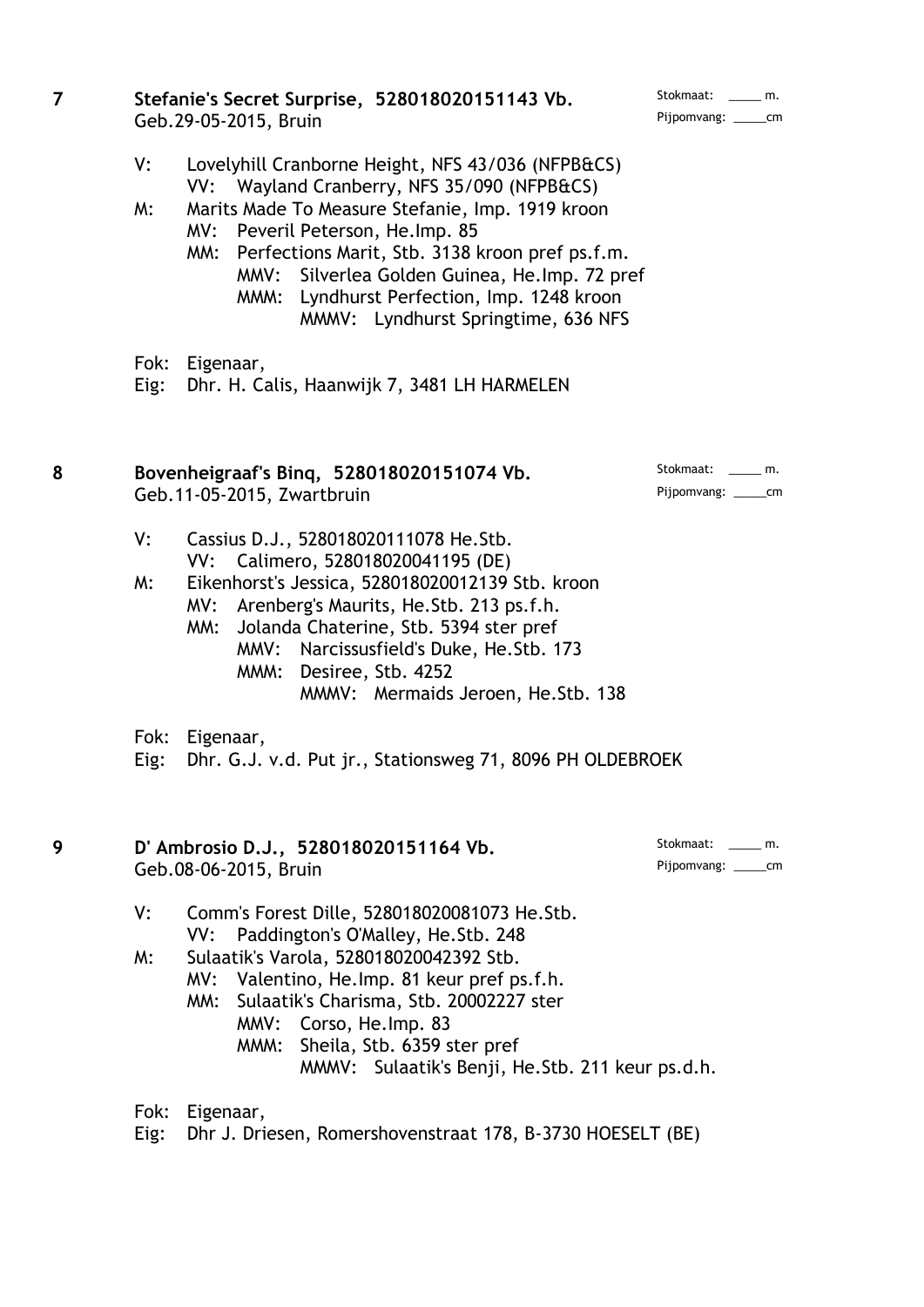| Stokmaat:   | m. |
|-------------|----|
| Pijpomvang: | cm |

#### 10 **Jacodi's Alena's Alain, 528018020151048 Vb.** Geb.22-04-2015, Donkere vos

- V: Paddington's O'Malley, He.Stb. 248 VV: Marits Mistique, He.Imp. 89 pref
- M: Jacodi's Anja's Alena, 528018020092051 Stb. ster MV: Jacodi's Bo's Barclay, He.Stb. 273 keur ps.d.h.
	- MM: Anja, Stb. 5124 elite kroon pref ps.f.m. MMV: Merrie Moscan, He.Imp. 69 pref MMM: Ula, Stb. 4296 MMMV: Kantje's Mirakel, He.Stb. 126 keur
- Fok: Fam. Grasman Jochems, Loenen

Eig: Dhr. A.B.P. Jurrius, Ruurloseweg 96-98, 7251 LW VORDEN

# 11 **Koningshoek Jackpot, 528018020141204 F.** Stokmaat: \_\_\_\_ m. Geb.15-06-2014, Zwartbruin et al. 2001 and 2011 and 2012 and 2013 and 2013 and 2014 and 2014 and 201

- V: Tongerenhof Topas, 528018000024728 Vb. ps.pony VV: Valentino, He.Imp. 81 keur pref ps.f.h.
- M: Oosterwijk's Irma, Stb. 6261 ster ps.f.m.
	- MV: Ruighenrode's Dwight, He.Stb. 209
	- MM: Olthof's Beauty, Stb. 4481 kroon MMV: Narcissusfield's Duke, He.Stb. 173 MMM: Olthof's Pamela, Stb. 2385 ps.pony
		- MMMV: Achterhoeks King, He. Stb. 52
- Fok: Eigenaar,

Eig: Mw. I. Kooijstra, Natersedijk 1A, 3235 KP ROCKANJE

# 12 **Hattrick Zack, 528018020141199 Vb.** Stokmaat: \_\_\_\_ m. Geb.22-06-2014, Bruin Pijpomvang: \_\_\_\_\_cm

- V: Hattrick Voque, 528018020101193 (DE) VV: Kantje's Armando, He.Stb. 226 ps.d.h.
- M: Hattrick Uleena, 528018020092046 Stb. ster MV: Make My World, He.Stb. 263
	- MM: Hattrick Geena, Stb. 6234 ster pref ps.f.m. MMV: Valentino, He.Imp. 81 keur pref ps.f.h. MMM: Sintels Charly, Stb. 4890 ster MMMV: Igor, He.Stb. 174

Fok: Gebr. Hoedemakers, BORN

Eig: Fam. A.M. Braat, Greutelseweg 25, 7345 CR WENUM-WIESEL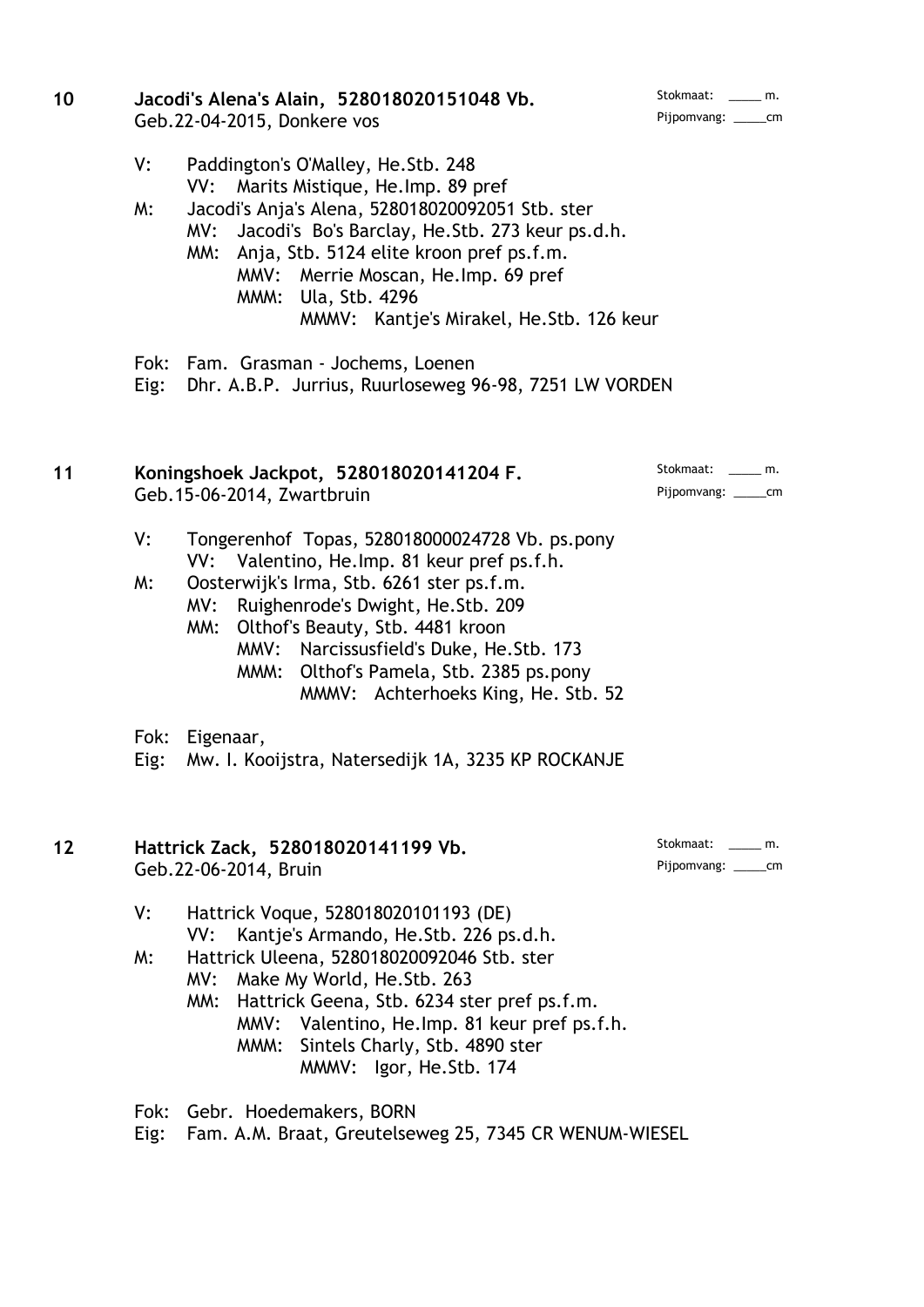#### 13 **Prodise's Fender, 528018020151167 Vb.** Stokmaat: \_\_\_\_ m. Geb.14-05-2015, Bruin Pijpomvang: \_\_\_\_\_cm

- V: Lex, He.Stb. 252 ps.d.h. ps.f.h. VV: Brandy XIII, He.Imp. 90
- M: Mellowidy, 528018020012022 Stb. kroon ps.f.m. MV: Nieuwmoeds Patrick, He.Imp. 88 keur ps.f.h.
	- MM: Mellody, Stb. 6454 elite kroon pref ps.f.m. MMV: Kantje's Ronaldo, He.Stb. 197 pref ps.d.h. ps.f.h. MMM: Marjo Hof's Widy, Stb. 5898 MMMV: Briljant, He.Stb. 147 pref ps.f.h.
- Fok: Dhr. P.G.B. Wolken, NW.SCHOONEBEEK

Eig: Dhr. A.B.P. Jurrius, Ruurloseweg 96-98, 7251 LW VORDEN

# 14 **Tongerenhof Cullinan, 528018020151204 Vb.** Stokmaat: \_\_\_\_ m. Geb.19-06-2015, Bruin Pijpomvang: \_\_\_\_\_cm

- V: Kulberg's Timor, 528018020101311 He.Stb. ps.d.h. VV: Tongerenhof Peridoot, He.Stb. 254 ps.d.h.
- M: Tongerenhof Pareltje, 528018019982438 Stb. ster pref
	- MV: Valentino, He.Imp. 81 keur pref ps.f.h.
	- MM: Moerputten Denize, Stb. 4339 pref
		- MMV: Duke's Forest Oberon, He.Stb. 127
			- MMM: Colinda, Stb. 587 kroon pref
				- MMMV: Merryman of Silverlea, He.Imp. 39
- Fok: Eigenaar,
- Eig: Mw. W.C.M. van Meerwijk-van de Ven, Kempisweg 5, 6037 NM KELPEN OLER

# 15 **Heihoeve's Tornado, 528018020151082 Vb.** Stokmaat: \_\_\_\_ m. Geb.10-03-2015, Bruin Pijpomvang: \_\_\_\_\_cm

- V: Lomansheide Brent, 528018020111133 He.Stb. VV: Reekamp's Eclips, 528018020071146 He.Stb. ps.d.h. M: Heihoeve's Flora, 528018020052349 Stb. kroon
	- MV: Lamento III, He.Imp. 91 ps.d.h.
		- MM: Heihoeve's Silvana, Stb. 992072 ster
			- MMV: Marnehoeve's Everest, He.Stb. 217
				- MMM: Kantje's Astera, Stb. 4648 ster pref
					- MMMV: Priory Prickle, He.Imp. 78 pref

Fok: Dhr. A. Bosch, BERLICUM

Eig: Dhr. E. v.d. Rakt, Rijksweg 26, 5374 RB SCHAYK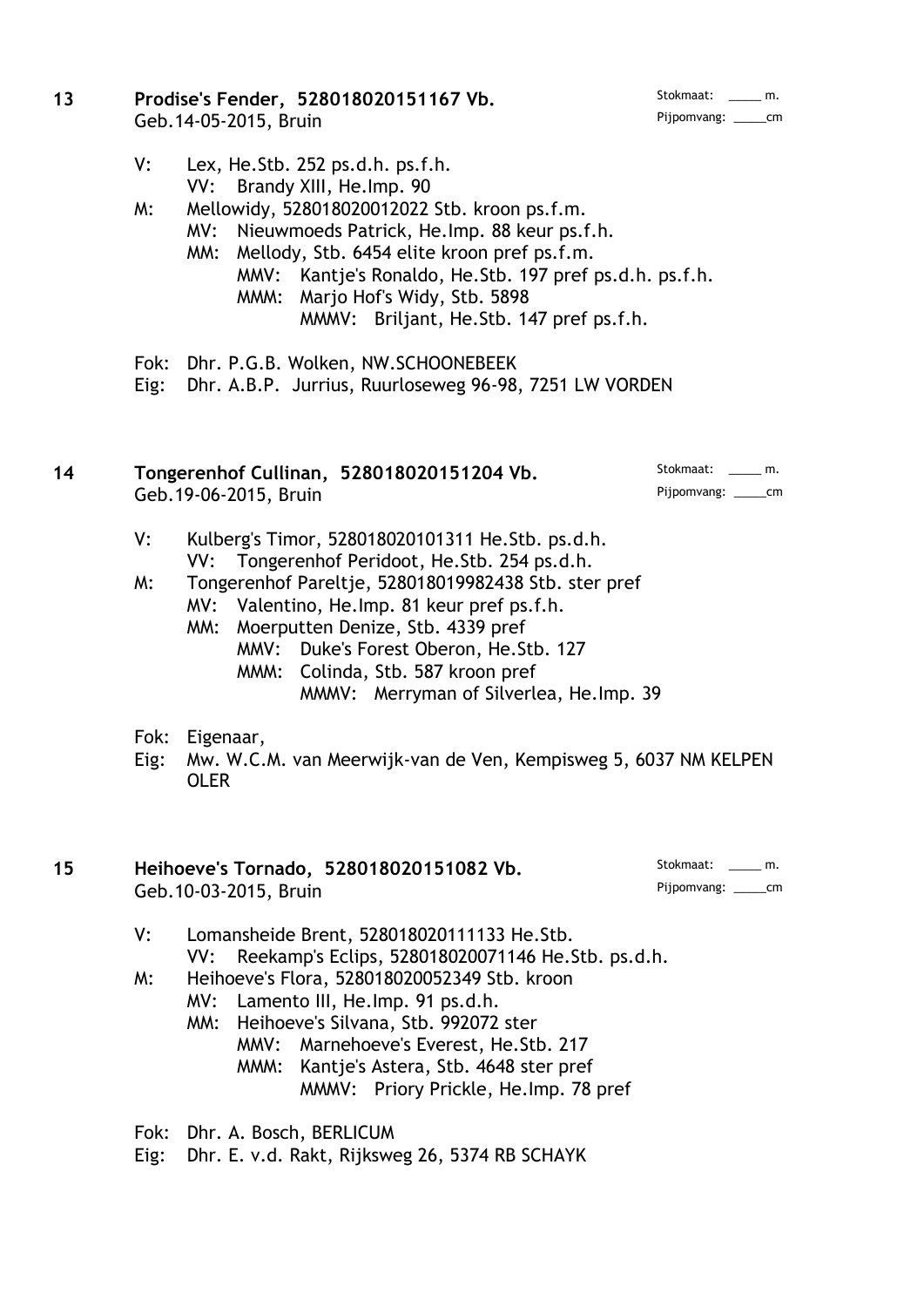#### **16 Duke John's River, 528018020151058 Vb.** Stokmaat: \_\_\_\_ m.<br>Geb 01-05-2015 Donkere vos Geb.01-05-2015, Donkere vos

- V: Wicked Nightshift, 528018020091167 He.Stb. VV: Wellhouse Sportsman, He.Imp. 101 ps.d.h.
- M: Silronray's Beaudeline, Imp. 1911 kroon pref ps.f.m.
	- MV: Beaucandan Brendan, NFS 31/088
	- MM: Raffica, Stb. 5458 ster
		- MMV: Young Winsome's Adrian, He.Stb. 202 ps.d.h. ps.f.h.
			- MMM: Burghoeve's Lady, Stb. 4589 ster
				- MMMV: Brummerhoeve's Denny Danny, He.Stb. 162
- Fok: Eigenaar,
- Eig: H.C. Midden Zeeuws-Vlaanderen, Graafjansdijk B173, 4554 LD WESTDORPE

# 17 **Borgerhof's Orion, 528018020151244 Vb.** Stokmaat: \_\_\_\_ m. Geb.02-05-2015, Bruin Pijpomvang: \_\_\_\_\_cm

- V: Lomansheide Brent, 528018020111133 He.Stb. VV: Reekamp's Eclips, 528018020071146 He.Stb. ps.d.h.
- M: Borgerhof's Tina, Stb. 6460 ster ps.f.m.
	- MV: Marnehoeve's Everest, He.Stb. 217
	- MM: Klootwijkhoeve's Diana, Stb. 4443
		- MMV: Axceen Camillo, He.Stb. 141
		- MMM: De Kockerse Saillant, Stb. 3916 elite kroon MMMV: Noordererf Chap, He.Stb. 60 pref
- Fok: Dhr. W.H.G. Wolters, BILTHOVEN
- Eig: Fam. A.M. Braat, Greutelseweg 25, 7345 CR WENUM-WIESEL

| 18 | Lomansheide Ferron, 528018020151040 Vb. | Stokmaat: ______ m.  |
|----|-----------------------------------------|----------------------|
|    | Geb. 25-04-2015, Bruin                  | Pijpomvang: ______cm |
|    | C <sub>1</sub>                          |                      |

- V: Slangenburg's Alexander, 528018020101064 He.Stb. VV: Berktzicht Rob, He.Stb. 277
- M: Orchid's Mysta, 528018020002140 Stb. kroon ps.pony
	- MV: Marits Mistique, He.Imp. 89 pref
		- MM: Melle Malou, Stb. 5983 ster
			- MMV: Brummerhoeve's Boss, He.Stb. 205 keur pref ps.d.h. ps.f.h.
			- MMM: Kantje's Monic, Stb. 2675 kroon pref MMMV: Kantje's Sjonny, He.Stb. 62 pref

Fok: Fam. F.J.M. Visser, ZELHEM

Eig: Dhr. A.B.P. Jurrius, Ruurloseweg 96-98, 7251 LW VORDEN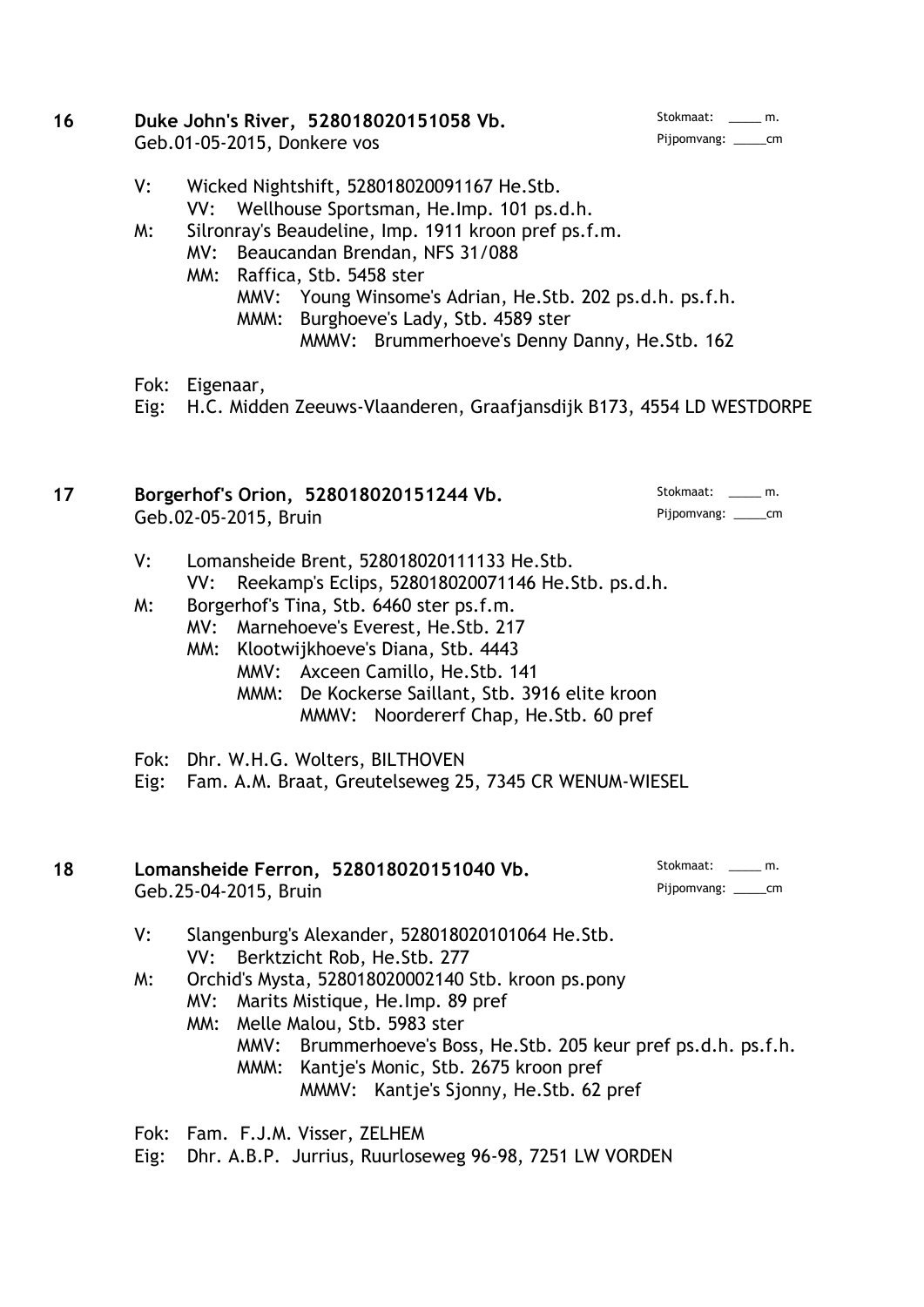#### **19 Inferno, 528018020151153 Vb.** Stokmaat: \_\_\_\_ m. Stokmaat: \_\_\_\_ m. Stokmaat: \_\_\_\_ m. Stokmaat: \_\_\_\_ m. Geb.22-05-2015, Bruin

- V: Havehoeve's Floris, 528018020111131 He.Stb. VV: Hoppenhof's Hero, He.Stb. 278
- M: Nathalie, Stb. 6190 ster pref
	- MV: Brummerhoeve's Boss, He.Stb. 205 keur pref ps.d.h. ps.f.h.
	- MM: Malona, Stb. 5491 kroon
		- MMV: Priory Prickle, He.Imp. 78 pref
			- MMM: Floreth's Manon, Stb. 3612 kroon pref
				- MMMV: Oosterbroek Arthur, He.Imp. 5 pref
- Fok: Dhr. P. Schapendonk, LOON OP ZAND
- Eig: Mw. W.C.M. van Meerwijk-van de Ven, Kempisweg 5, 6037 NM KELPEN OLER

| 20 | Indra's Eclips, 528018020151216 Vb. | Stokmaat: m.         |
|----|-------------------------------------|----------------------|
|    | Geb.08-07-2015, Zwart               | Pijpomvang: ______cm |

- V: Reekamp's Eclips, 528018020071146 He.Stb. ps.d.h. VV: Orlando, He.Imp. 99 keur pref ps.d.h. ps.f.h.
- M: Indra-Suprice, 528018019992064 Stb. pref
	- MV: Kantje's Ronaldo, He.Stb. 197 pref ps.d.h. ps.f.h.
	- MM: Rossum's Gravita, Stb. 5401
		- MMV: Young Winsome's Adrian, He.Stb. 202 ps.d.h. ps.f.h. MMM: Rossum's Celeste, Stb. 4726 ster
			- MMMV: Merrie Moscan, He.Imp. 69 pref
- Fok: Eigenaar,
- Eig: Dhr. J. Nieuwbroek, Lichtmisweg 9, 8035 PL ZWOLLE

#### **21 Blue Forest Sellin, 528018020151133 Vb.** Stokmaat: \_\_\_\_\_ m. Geb.31-05-2015, Bruin

- V: Vivienne's Vision of Freedom, He.Stb. 237 ps.d.h. ps.f.h. VV: Aladin, He.Stb. 218 keur ps.d.h. ps.f.h.
- M: Sharon, 528018019972043 Stb. ster pref
	- MV: Arenberg's Maurits, He.Stb. 213 ps.f.h.
		- MM: Borghof Christa, Stb. 5678 ster
			- MMV: Frisian Forest Marco Polo, He.Stb. 194
				- MMM: Zancouver V, Stb. 4628 ster pref
					- MMMV: Oleander, He.Stb. 144 keur pref ps.f.h.
- Fok: Eigenaar,
- Eig: A. en M. Willems, Nieuweweg 28, 9364 PC NUIS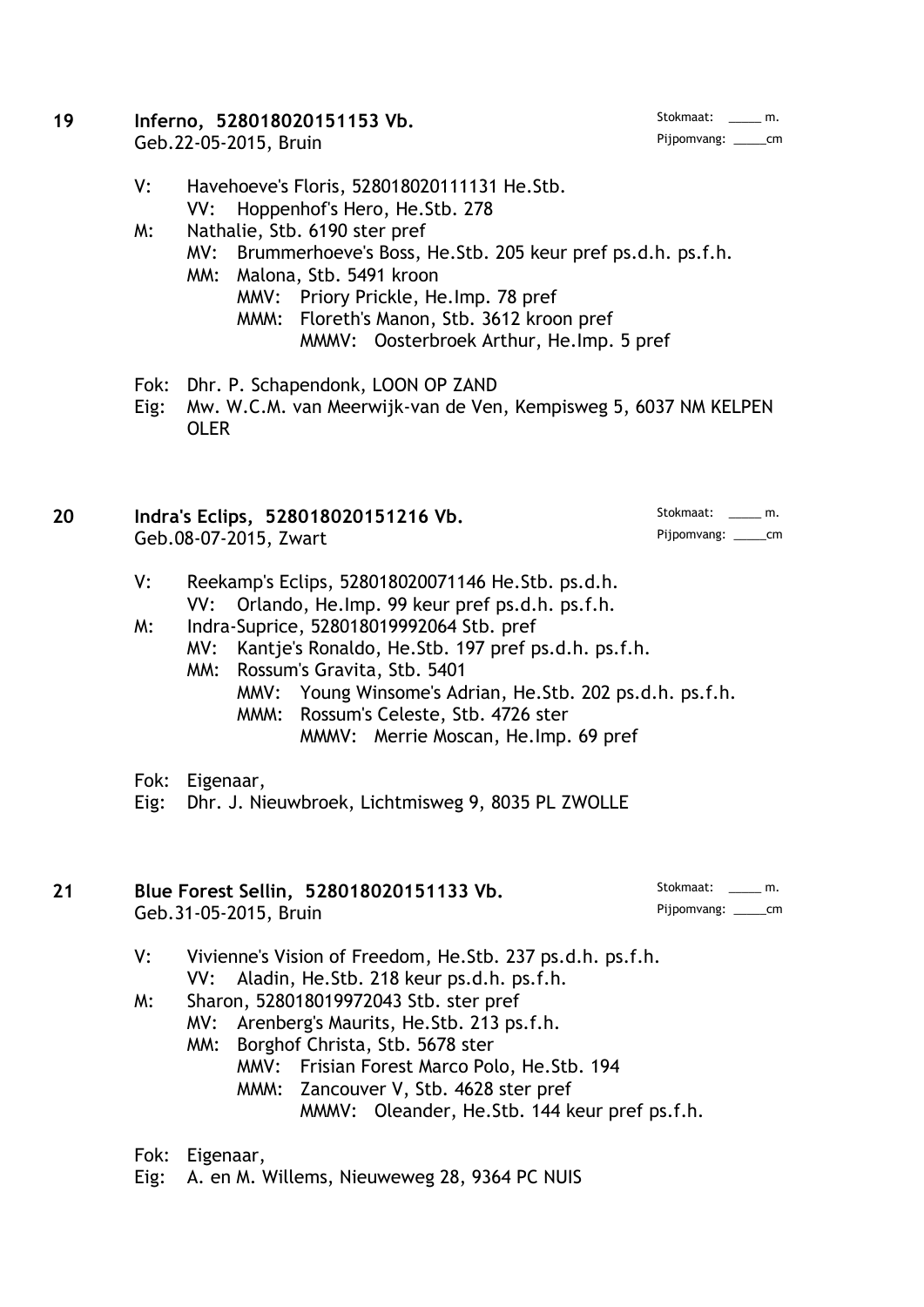#### **22 Majoor, 56011020150107 Imp.Vb.** Geb.07-04-2015, Zwart Pijpomvang: \_\_\_\_\_cm

- V: Riddersholm Salem, 20833NF0404401 (DK) VV: Sirius Hippios, NFHR 120 (DK)
- M: Luminahof's Eclipse, 056011000070117 (BNF)
	- MV: Luciano, 01-2104 (BNF)
	- MM: Berghof's Leentje, BNF Stb. 215 elite kroon MMV: Merrie Messiah, He. Stb. 035 (BNFPS) MMM: Riethof's Betsie, BNF Stb. 114 MMMV: Dacapo, He.Stb. 022 (BNFPS)

Fok: G. Goedons, KORTENAKEN (BE)

Eig: Dhr. E. v.d. Rakt, Rijksweg 26, 5374 RB SCHAYK

# **23 Gruyter's Bruno Mars, 528018020151086 F.** Stokmaat: \_\_\_\_\_ m. Geb.12-05-2015, Vos

- V: Melle Bruno, He.Stb. 220 ps.d.h. VV: Oosterbroek Sergio, He.Stb. 129 keur ps.d.h. ps.f.h.
- M: Hoppenhof's Mandy, 528018020102149 Stb. kroon MV: Hoppenhof's Shardon, He.Stb. 242 ps.d.h.
	- MM: Hoppenhof's Mara, 528018020042109 Stb. ster kroon MMV: Woodrow Carisbrooke, He.Imp. 98 keur pref ps.d.h. ps.f.h. MMM: Hoppenhof's Marcia, 528018019972189 Stb. ster pref
		- MMMV: Melle Bruno, He.Stb. 220 ps.d.h.
- Fok: Eigenaar,
- Eig: Comb. Fam. A.M. Braat / Dhr. H.J. Braat, , Greutelseweg 25, 7345 CR WENUM-WIESEL
- **24 Django, 528018020151023 Vb.** Stokmaat: \_\_\_\_ m. Stokmaat: \_\_\_\_ m. Stokmaat: \_\_\_\_ m. Stokmaat: \_\_\_\_ m. Geb.30-03-2015, Bruin

- V: Lomansheide Brent, 528018020111133 He.Stb. VV: Reekamp's Eclips, 528018020071146 He.Stb. ps.d.h.
- M: Valerie, 528018020082021 Stb. ster
	- MV: Poppings Macho, He.Stb. 266
	- MM: Nathalie, Stb. 6190 ster pref
		- MMV: Brummerhoeve's Boss, He.Stb. 205 keur pref ps.d.h. ps.f.h. MMM: Malona, Stb. 5491 kroon MMMV: Priory Prickle, He.Imp. 78 pref
- Fok: Dhr. P. Schapendonk, LOON OP ZAND
- Eig: Dhr. J.J.W.W. Schapendonk, Kloosterstraat 68, 5175 PB LOON OP ZAND

Stokmaat: \_\_\_\_\_ m.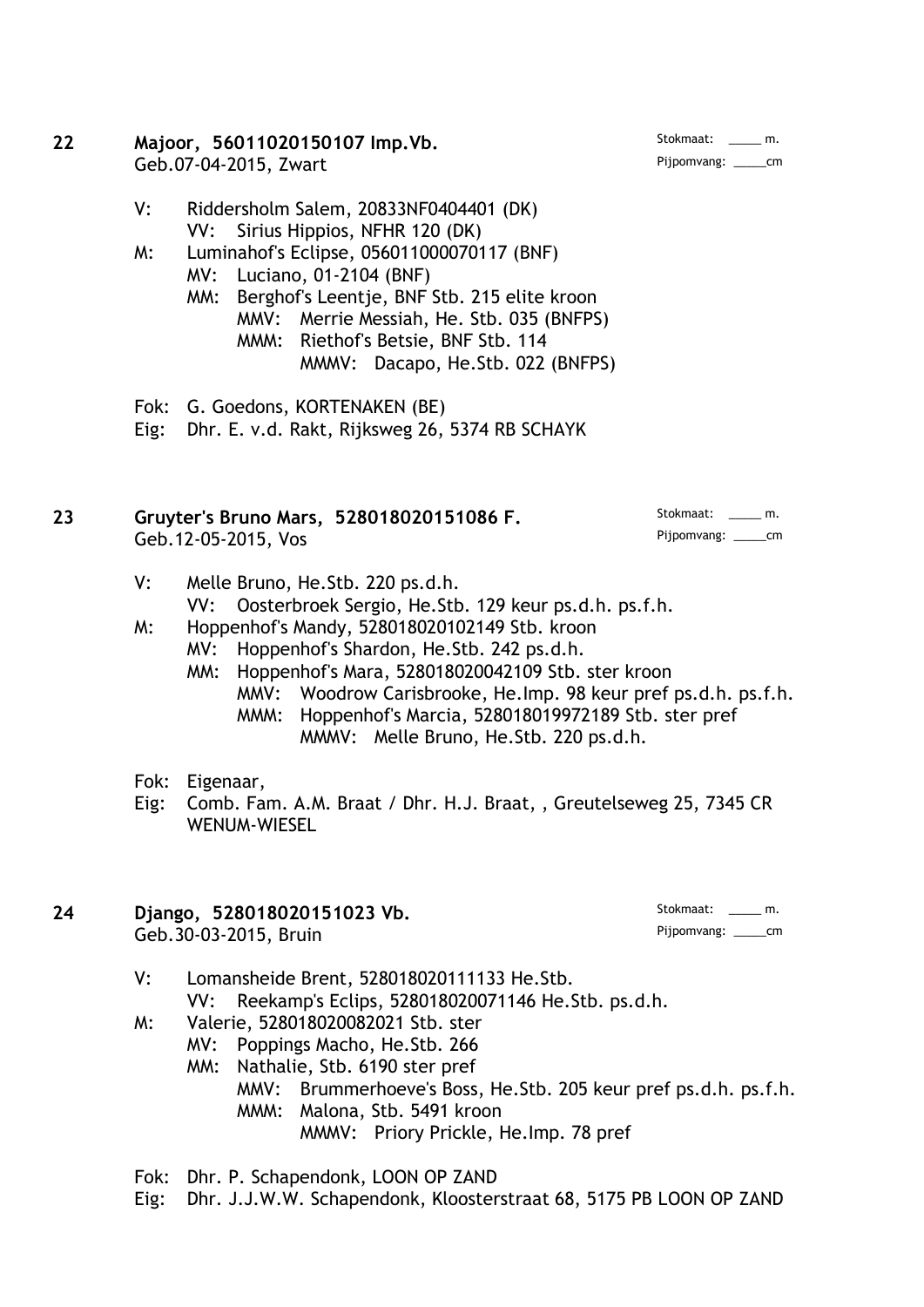#### **25 Weperhoeve Peter Pan, 528018020151229 Vb.** Stokmaat: \_\_\_\_ m.<br>Cob 30-06-2015 Bruin Geb.30-06-2015, Bruin

- V: Vivienne's Vision of Freedom, He.Stb. 237 ps.d.h. ps.f.h. VV: Aladin, He.Stb. 218 keur ps.d.h. ps.f.h.
- M: Ten Ankers Mauriphan, 528018020102065 Stb. ster
	- MV: Burley Phantom, He.Imp. 97 ps.f.h.
	- MM: Ten Ankers Jomauri, 528018020002056 Stb. ster ps.f.m. MMV: Arenberg's Maurits, He.Stb. 213 ps.f.h.
		- MMM: Ten Ankers Jomar, Stb. 6320 ster MMMV: Frisian Forest Marco Polo, He.Stb. 194
- Fok: Eigenaar,
- Eig: Dhr. H. van Weperen, Weper 3, 8431 RH OOSTERWOLDE

| 26 | Kleine Maan, 528018020151065 Vb. |                        |  |
|----|----------------------------------|------------------------|--|
|    | Geb.05-05-2015, Donkere vos      | Pijpomvang: _______ cm |  |

- V: Woodrow Carisbrooke, He.Imp. 98 keur pref ps.d.h. ps.f.h. VV: Peveril Peter Piper, NFS 21/093 (NFS)
- M: Kantje's Why Not, 528018020032467 Stb. kroon ps.f.m. MV: Lamento III, He.Imp. 91 ps.d.h.
	- MM: Kantje's Eclatant, Stb. 5549 kroon pref
		- MMV: Ralph, He.Stb. 188 pref
			- MMM: Easter Mountain Judy, Stb. 4111 elite ster ps.f.m. MMMV: Duke's Forest Oberon, He.Stb. 127
- Fok: Eigenaar,

Eig: Dhr. F.M. van den Engh, Jufferbeekweg 11, 7572 PE OLDENZAAL

# **27 Quique's Bentley, 528018020151171 Vb.** Stokmaat: \_\_\_\_ m.<br>Geb 04-06-2015 Bruin Geb.04-06-2015, Bruin

- V: Hobby Des Marronniers, 056011020100156 He.Imp. VV: Rambo, 5,2801800002e+14
- M: Westerveld's Valerine, 528018020072093 Stb. kroon
	- MV: Elshofs Otto, He.Stb. 257
	- MM: Westerveld's Valentine, Stb. 6021 kroon pref ps.f.m. MMV: Valentino, He.Imp. 81 keur pref ps.f.h.
		- MMM: Zandstraathof's Carola, Stb. 3888 elite ster ps.f.m. MMMV: Merrie Moscan, He.Imp. 69 pref
- Fok: Dhr. P. Schuiling, AMSTELVEEN
- Eig: Dhr. A.B.P. Jurrius, Ruurloseweg 96-98, 7251 LW VORDEN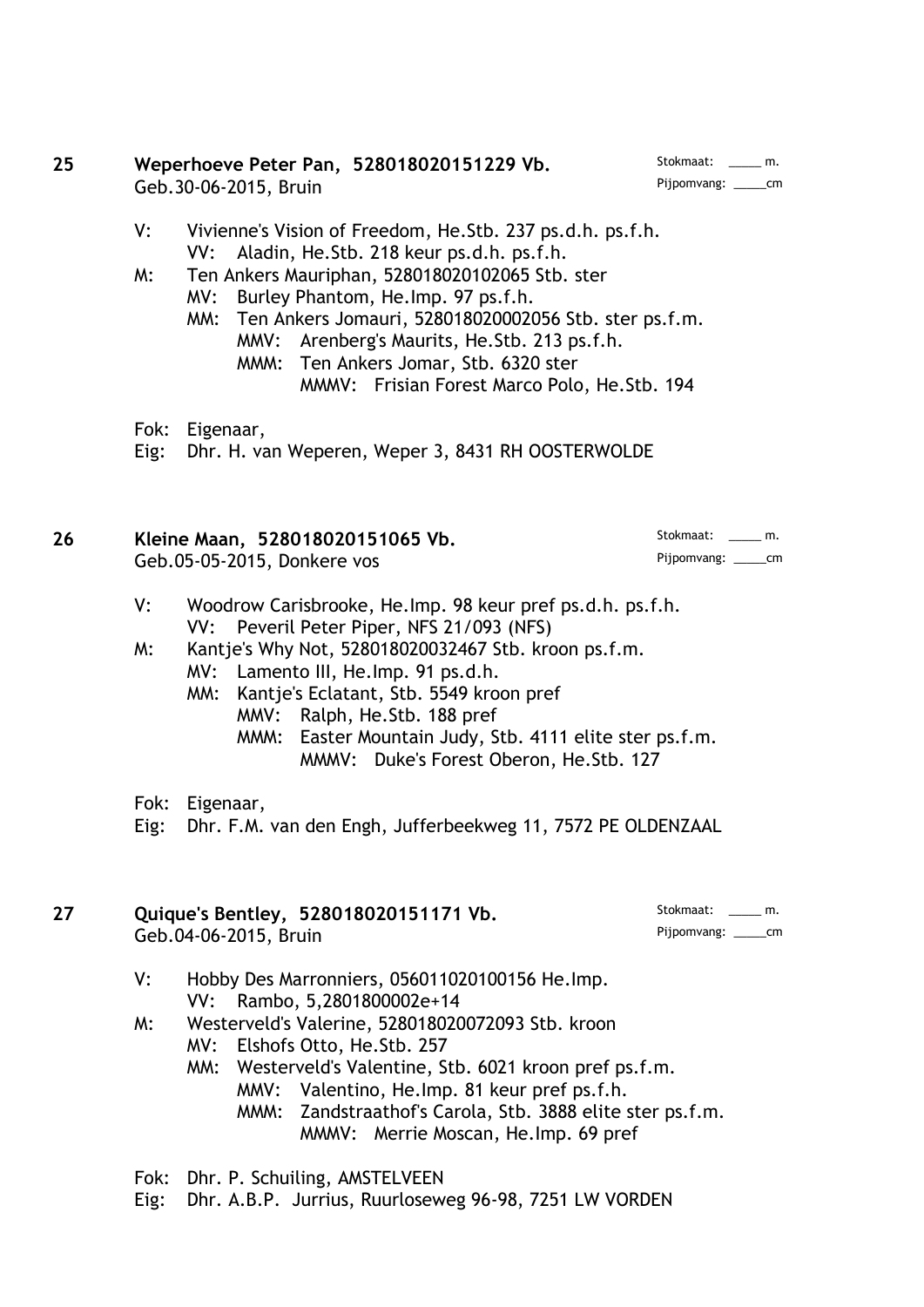- 28 **Altrido Olet's Koss, 528018020151021 Vb.** Stokmaat: \_\_\_\_ m. Geb.18-04-2015, Bruin Pijpomvang: \_\_\_\_\_cm
	- V: Hattrick Voque, 528018020101193 (DE) VV: Kantje's Armando, He.Stb. 226 ps.d.h.
	- M: Hali's Oletta, Stb. 6439 ster pref ps.f.m.
		- MV: Priory Prickle, He.Imp. 78 pref
		- MM: Comm's Forest Halesia, Stb. 5067 ster pref ps.f.m. MMV: Diamant, He.Stb. 182 MMM: Comm's Forest Ilona's Nerium, Stb. 4021 ster pref ps.f.m. MMMV: Oleander, He.Stb. 144 keur pref ps.f.h.
	- Fok: Eigenaar,
	- Eig: Fam. A. en T. Doornbos, Beilervaart 17, 9411 VA BEILEN

# 29 **Brenjenhofs Mo, 56011020150110 Imp. Vb.** Stokmaat: \_\_\_\_ m. Geb.02-05-2015, Schimmel Pijpomvang: \_\_\_\_\_cm

- V: Kulberg's Timor, 528018020101311 He.Stb. ps.d.h. VV: Tongerenhof Peridoot, He.Stb. 254 ps.d.h.
- M: Polsbury Penny Lane, Stb. 20012417 ster
	- MV: Burley Moon River, He.Imp. 93
	- MM: Polsbury Pandora, Stb. 5530 pref
		- MMV: Beechwood Lucky Star, He.Imp. 80
		- MMM: Polsbury Pamela, Stb. 3889 elite ster ps.f.m. MMMV: Oudelande's John, He.Stb. 103
- Fok: Dhr. E. Reckers, HEUSDEN ZOLDER (BE)
- Eig: H.C. Midden Zeeuws-Vlaanderen, Graafjansdijk B173, 4554 LD WESTDORPE

#### 30 **Nieuwmoeds Florian, 528018020151186 Vb.** Stokmaat: \_\_\_\_ m. Geb.14-05-2015, Vos Pijpomvang: \_\_\_\_\_cm

- V: Hobby Des Marronniers, 056011020100156 He.Imp. VV: Rambo, 5,2801800002e+14
- M: Melle Carovita, Stb. 6378 elite ster pref ps.f.m.
	- MV: Brummerhoeve's Boss, He.Stb. 205 keur pref ps.d.h. ps.f.h.
	- MM: Melle Veronika, Stb. 4295 kroon
		- MMV: Priory Prickle, He.Imp. 78 pref
		- MMM: Melle Monika, Stb. 3532 kroon pref ps.f.m. MMMV: Noordererf Chap, He.Stb. 60 pref
- Fok: Eigenaar,
- Eig: Comb. A.B.P. Jurrius / C. Veldhorst-Jurrius, , Ruurloseweg 96-98, 7251 LW **VORDEN**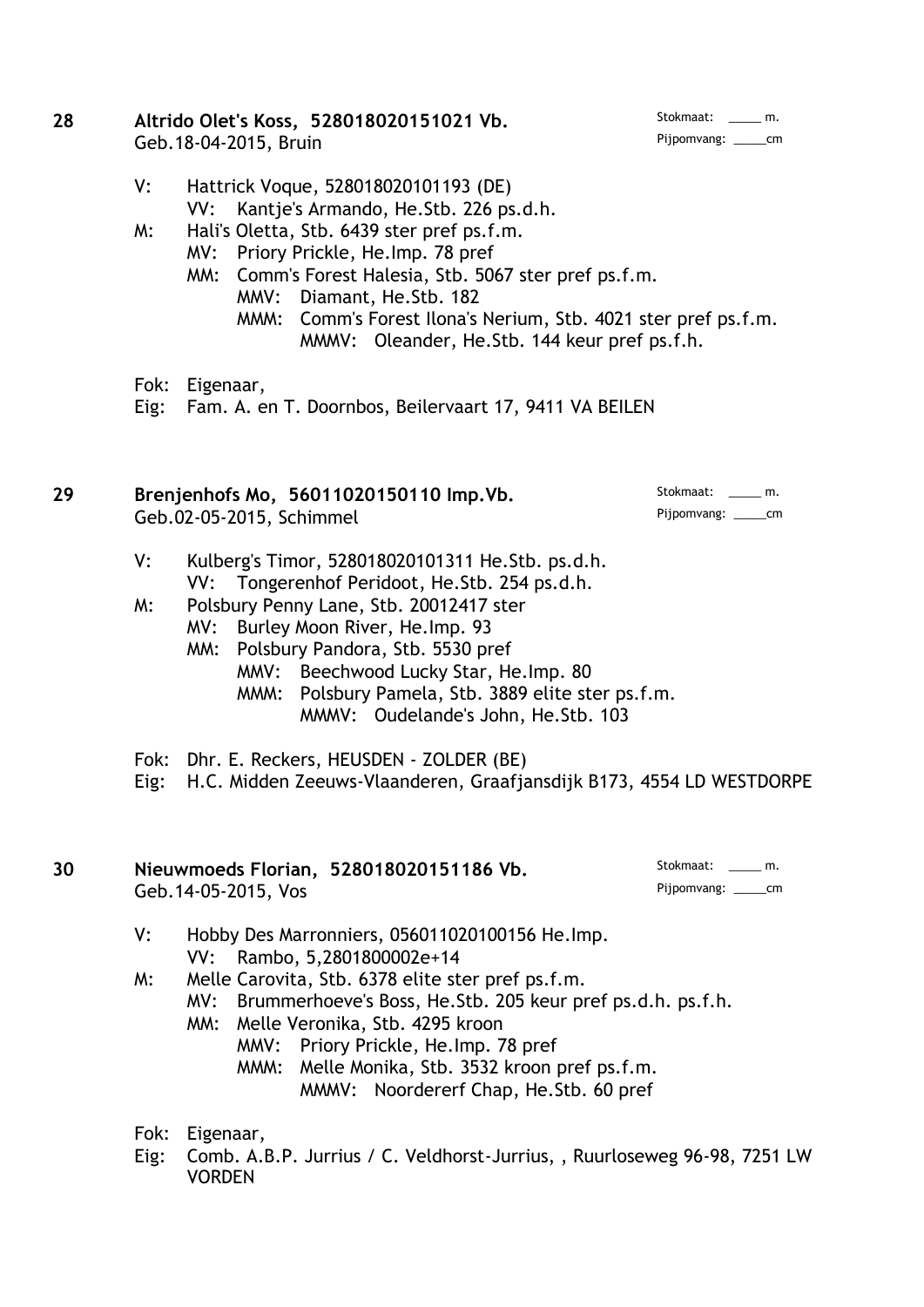| 31 | De Mensinghe's Mondriaan, 528018020151092 Vb. | Stokmaat: ______ m.     |
|----|-----------------------------------------------|-------------------------|
|    | Geb. 14-05-2015, Donkerbruin                  | Pijpomvang: ________ cm |

- Pijpomvang: \_\_\_\_\_cm
- V: Tongerenhof Osmium, 528018020081212 He.Stb. ps.d.h. VV: Tongerenhof Peridoot, He.Stb. 254 ps.d.h.
- M: De Mensinghe's Maril, 528018020012065 Stb. kroon ps.pony
	- MV: Brummerhoeve's Boss, He.Stb. 205 keur pref ps.d.h. ps.f.h.
	- MM: Marnehoeve's Alice, Stb. 6202 kroon pref ps.f.m. ps.pony MMV: Priory Prickle, He.Imp. 78 pref
		- MMM: Young Winsome's Arabella, Stb. 4369 elite kroon pref ps.f.m. ps.pony
			- MMMV: Oosterbroek Sergio, He.Stb. 129 keur ps.d.h. ps.f.h.
- Fok: Zusjes A. en W.K. van Dijk, ALTEVEER

Eig: Comb. R. Boskamp en R. de Vries, Centrum 1, 9304 TH LIEVEREN

### **32 Hungario's Deejay, 528018020151146 Vb.** Stokmaat: \_\_\_\_\_ m. Geb.12-05-2015, Bruin

- V: Reekamp's Slogan, 528018020091231 He.Stb. VV: Wayland Loganberry, NFS 41/153
- M: Miranda, 528018020042063 Stb. ster
	- MV: Make My Day, He.Stb. 246 ps.pony
	- MM: Heidelinde's Milden, Stb. 992489
		- MMV: Ralph, He.Stb. 188 pref
			- MMM: Floortjeshof Miander, Stb. 4592 kroon ps.pony MMMV: Oleander, He.Stb. 144 keur pref ps.f.h.
- Fok: Mw. A. Csengö, ELIM

Eig: Dhr. C.G.J. Hesselink, Hofmeyerweg 6, 7495 RZ AMBT DELDEN

#### 33 **Aaron, 528018020151134 Vb.** Stokmaat: \_\_\_\_ m. Geb.30-05-2015, Donkere vos Pijpomvang: \_\_\_\_\_cm

# V: Nieuwmoeds Patrick, He.Imp. 88 keur ps.f.h. VV: Beaucandan Brendan, NFS 31/088

- M: Rosa, 528018020112142 Stb.
	- MV: Kantje's Ronaldo, He.Stb. 197 pref ps.d.h. ps.f.h.
	- MM: Beauty, 528018020072262 Stb. ster
		- MMV: Sander, He.Stb. 225 keur ps.d.h. ps.f.h. MMM: Mellodidy, 528018020042024 Stb. ster pref
			- MMMV: Nieuwmoeds Patrick, He.Imp. 88 keur ps.f.h.
- Fok: Mw. G. Karnebeek, HAAKSBERGEN

Eig: Dhr. A.B.P. Jurrius, Ruurloseweg 96-98, 7251 LW VORDEN

- 
-